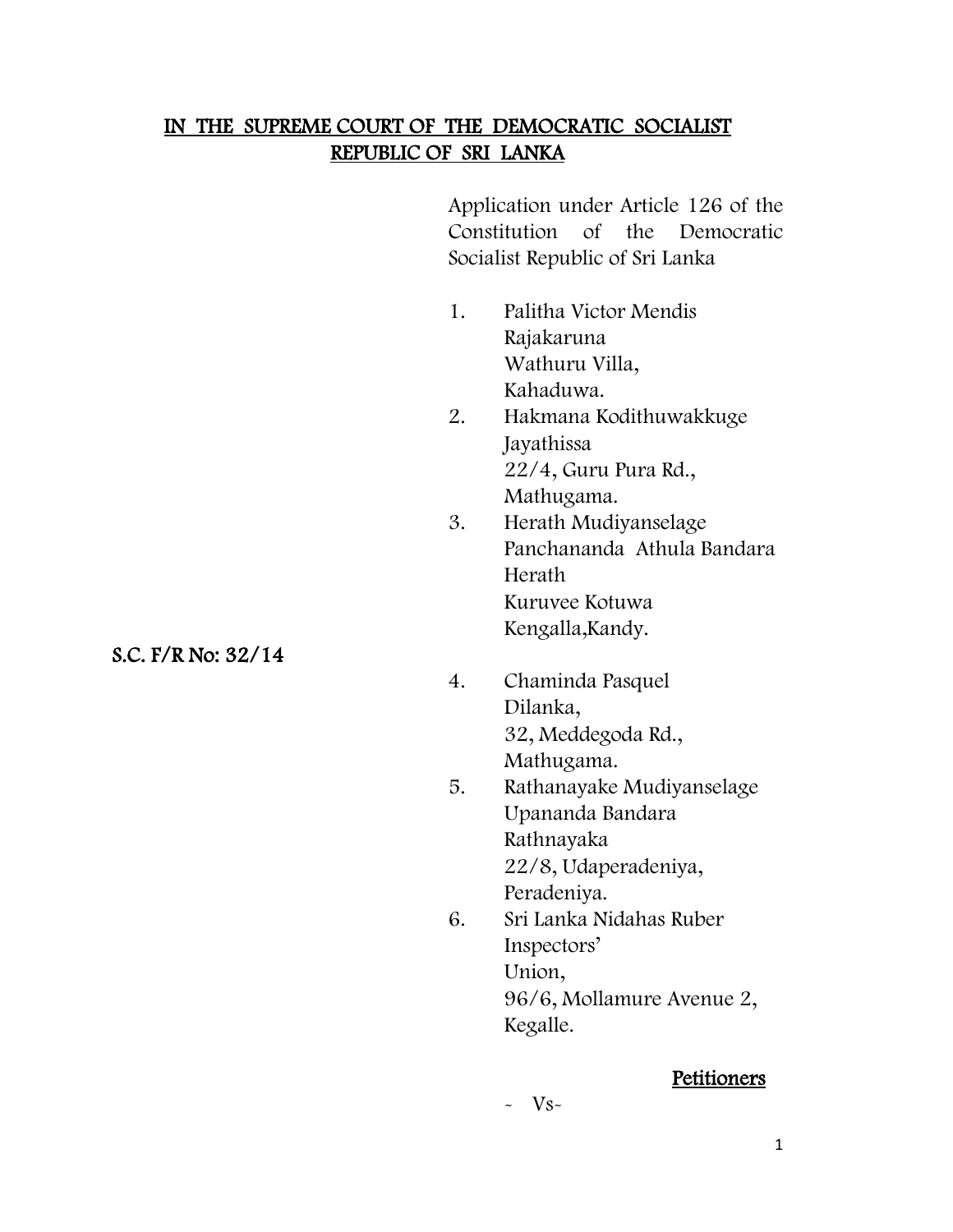- 1. R. B. Premadasa Director-General, Rubber Development Department, No.55/75, Vauxhall Lane, Colombo 2.
- 2. Mrs. Sudharma Karunaratne Secretary, Ministry of Plantation Industry, 55/75, Vauxhall Lane, Colombo 02.
- 2A. Anura M. Jayawickrema Secretary, Ministry of Plantation Industry, 11th Floor, Sethsiripaya 2nd Stage, Battaramulla
- 2B. Mr. Upali Marasinghe Secretary, Ministry of Plantation Industry 11th Floor, Sethsiripaya 2nd Stage, Battaramulla.
- 3. Dr. Dayasiri Fernando (Former) Chairman, Public Service Commission.
- 4. Palitha M. Kumarasinghe, PC.
- 5. Mrs. Sirimavo A. Wijeratne
- 6. S.C. . Mannapperuma
- 7. Ananda Seneviratne
- 8. N. H. Pathirana
- 9. S. Thillanadarajah
- 10. M. D. W. Ariyawansa
- 11. A. Mohamed Nahiya All (Former)Members of the Public Service Commission.
- 12. Mrs. T. M. L. C. Senaratne (Former) Secretary,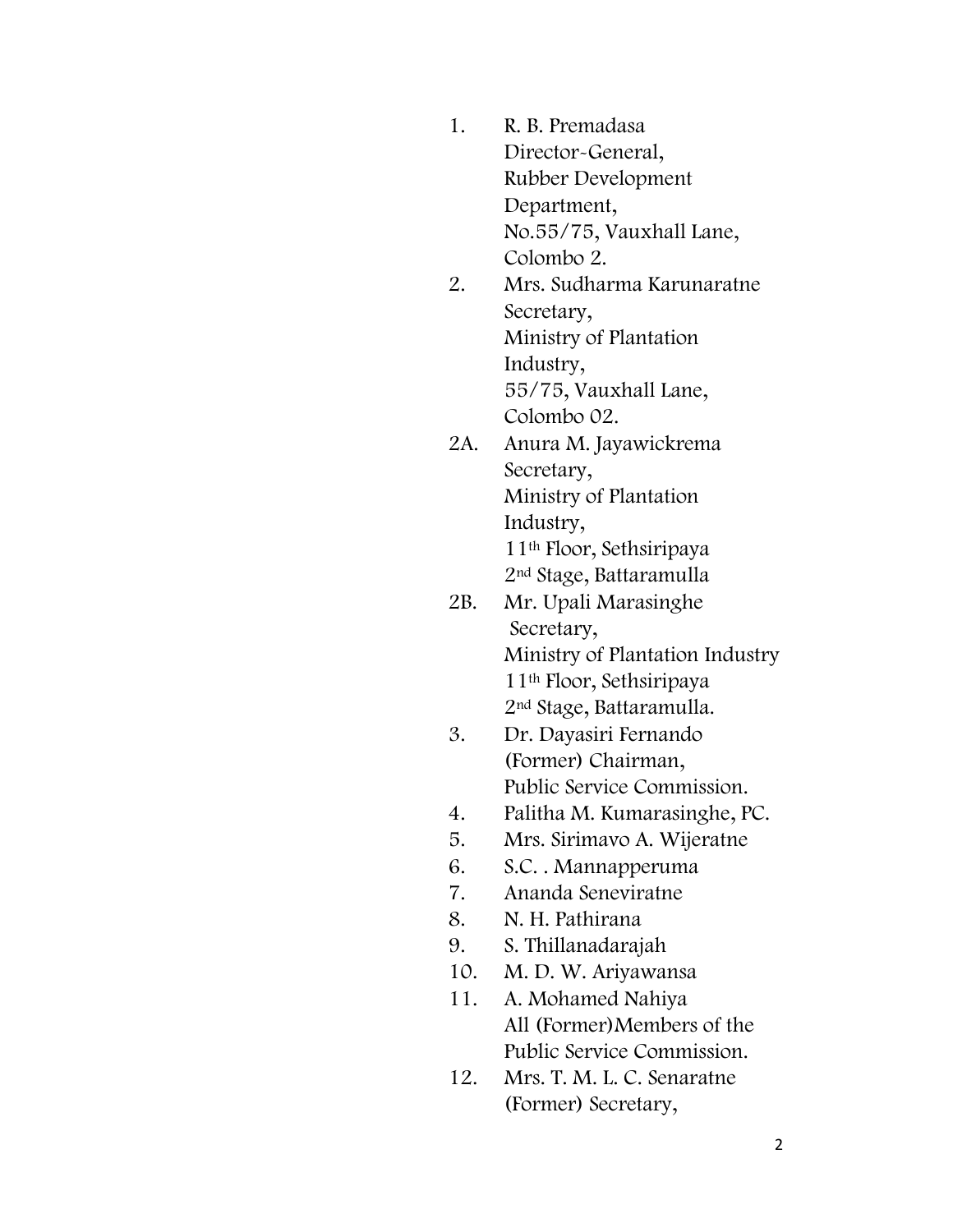Public Service Commission, No.177, Nawala Road Narahenpta.

- 12A. H.M.G.Seneviratne Secretary, Public Service Commission, 177, Nawala road, Narahenpita
- 13. Neville Piyadigama (Former)Co-Chairman, National Salaries and Cadre Commission
- 14. Ravi Dissanayake (Former)Co-Chairman National Salaries and Cadre Commission Room 2-G 10, BMICH, Bauddhaloka Mawatha, Colombo 07.
- 15. D. Godakanda Director-General, Department of Management Services, Ministry of Finance and Planning, General Treasury, Colombo 01
- 16. Attorney-General, Attorney-General's Department, Colombo 12.
- 17. Neville Piyadigama, (Former)Co-Chairman, National Pay Commission.
- 17A. K.L.L.Wijeratne Chairman, Salaries and Cadre Commission, BMICH, Bauddhaloka Mawatha, Colombo 07.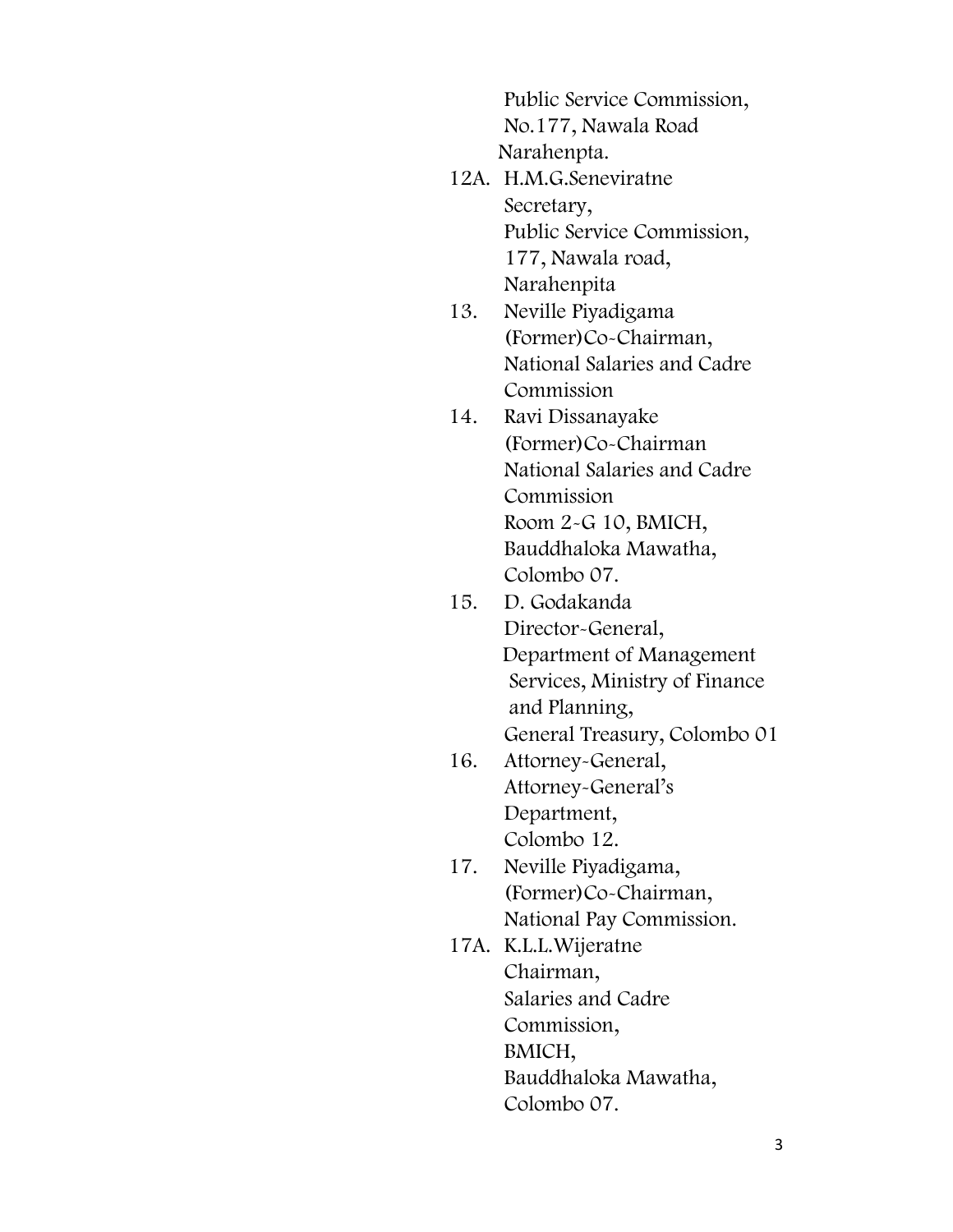- 18. J. R. Wimalasena Dissanayake, (Former)Co-Chairman,
- 19. Wimaladasa Samarasinghe, (Former) Member,
- 20. V. Jegarasasingham, (Former)Member,
- 21. G. Piyasena, (Former) Member,
- 22. Rupa Malini Peiris, (Former) Member,
- 23. Dayananda Vidanagamachchi (Former)Member,
- 24. S. Swarnajothi, (Former) Member,
- 25. B. K. Ulluwishewa, (Former) Member,
- 26. Sujeewa Rajapakse, (Former) Member,
- 27. H. W. Fernando, (Former) Member,
- 28. Prof. Sampath Amaratunga, (Former) Member,
- 29. Dr. Ravi Liyanage, (Former) Member
- 30. W. K. H. Wegapitiya, (Former) Member,
- 31. Keerthi Kotagama, (Former) Member,
- 32. Reyaz Mihular, (Former) Member,
- 33. Priyantha Fernando, (Former) Member,
- 34. Leslie Shelton Devendra, (Former) Member,
- 35. W.W.D.S.Wijesinghe, (Former) Member,
- 36. G. D. S. Chandrasiri, (Former) Member,
- 37. W. H. Piyadasa,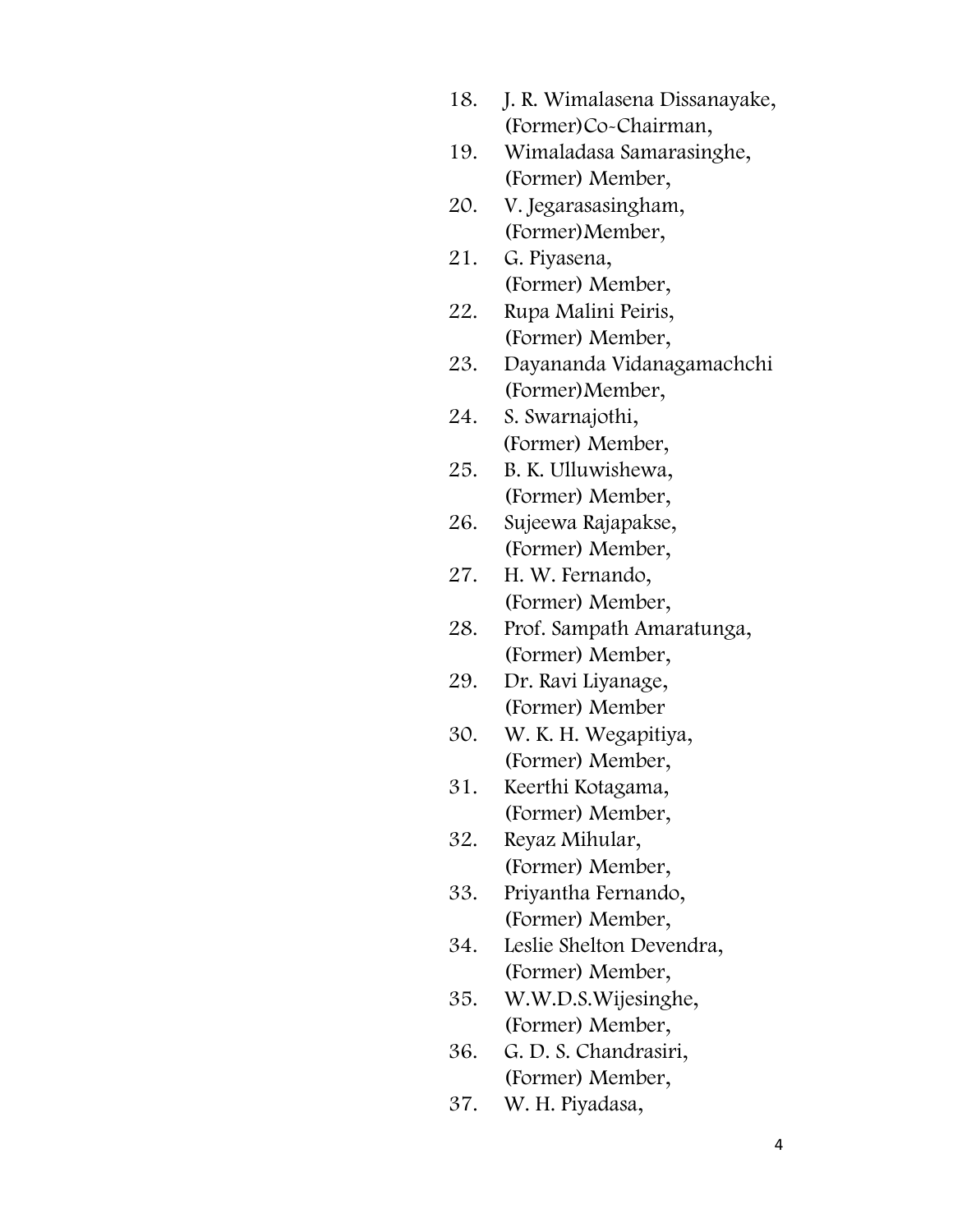(Former) Member,

18th to 37th Respondents all of the (Former) National Pay Commission, Room No. 2-116, B.M.I.C.H. Bauddhaloka Mawatha, Colombo 7.

- 38. Justice Sathya Hetige PC, (Former) Chairman, Public Service Commission.
- 38A. Dharmasena Dissanayake, Chairman, Public Service Commission,
- 39 S.C.Mannapperuma (Former) Member
- 39A. Prof. Hussain Ismail Member
- 40. Ananda Seneviratne (Former) Member
- 40A. Santi Nihal Seneviratne Member
- 41. N.M.Pathirana (Former) Member
- 41A. D. Shirantha Wijayathilaka Member
- 42. S.Thillanadarajah (Former) Member
- 42A. V. Jegarasasingham Member
- 43. A. Mohamed Nahiya (Former) Member
- 43A. S. Ranugge Member
- 44. Kanthi Wijetunge (Former) Member
- 44A. D. L. Mendis Member
- 45. Sunil S. Sirisena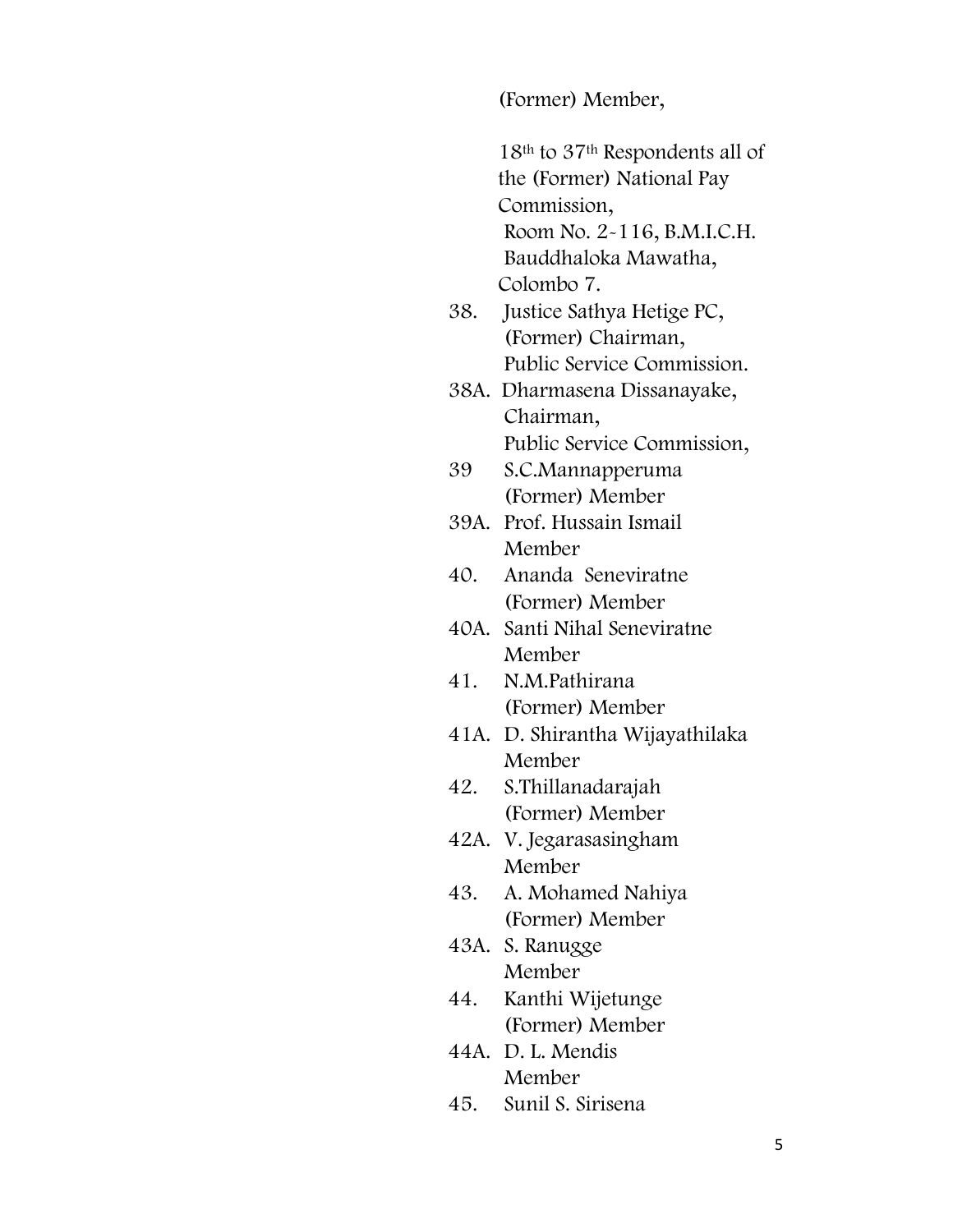(Former) Member

- 45A. Sarath Jayathilake Member
- 46. Dr. I. M.Zoysa Gunasekera (Former) Member
- 46A. Dr. Parathap Ramanujam, Member All of Public Service Commission, No.177, Nawala road, Narahenpita, Col. 5.

### RESPONDENTS

| <b>BEFORE:</b> | Buwaneka Aluwihare PCJ    |
|----------------|---------------------------|
|                | Priyantha Jayawardena PCJ |
|                | Upali Abeyrathne J        |

- COUNSEL: Mrs. Chamanta Weerakoon with Oshadi Premarathne and Ms. Lumbini Kodituwakku for Petitioners. Mrs. Shahida Barrie, SSC for Respondents.
- ARGUED ON: 10.09.2015

DECIDED ON: 16.06.2017

# Aluwihare PC.J

In the main, the grievance of the Petitioners is that; although they were eligible to be promoted to the post of Rubber Development Officers- Grade 1, way back in the 1990s, their promotions were granted only with effect from 2nd August, 2013 and the executive and/or administrative action on the part of the Respondents, in fixing the date 2nd August, 2013 as the date for the promotions is unreasonable and arbitrary and had infringed the rights guaranteed under Article 12 (1) of the Constitution.

The 1st to the 5th Petitioners who are Rubber Development Officers in the Department of Rubber Development had filed this application on their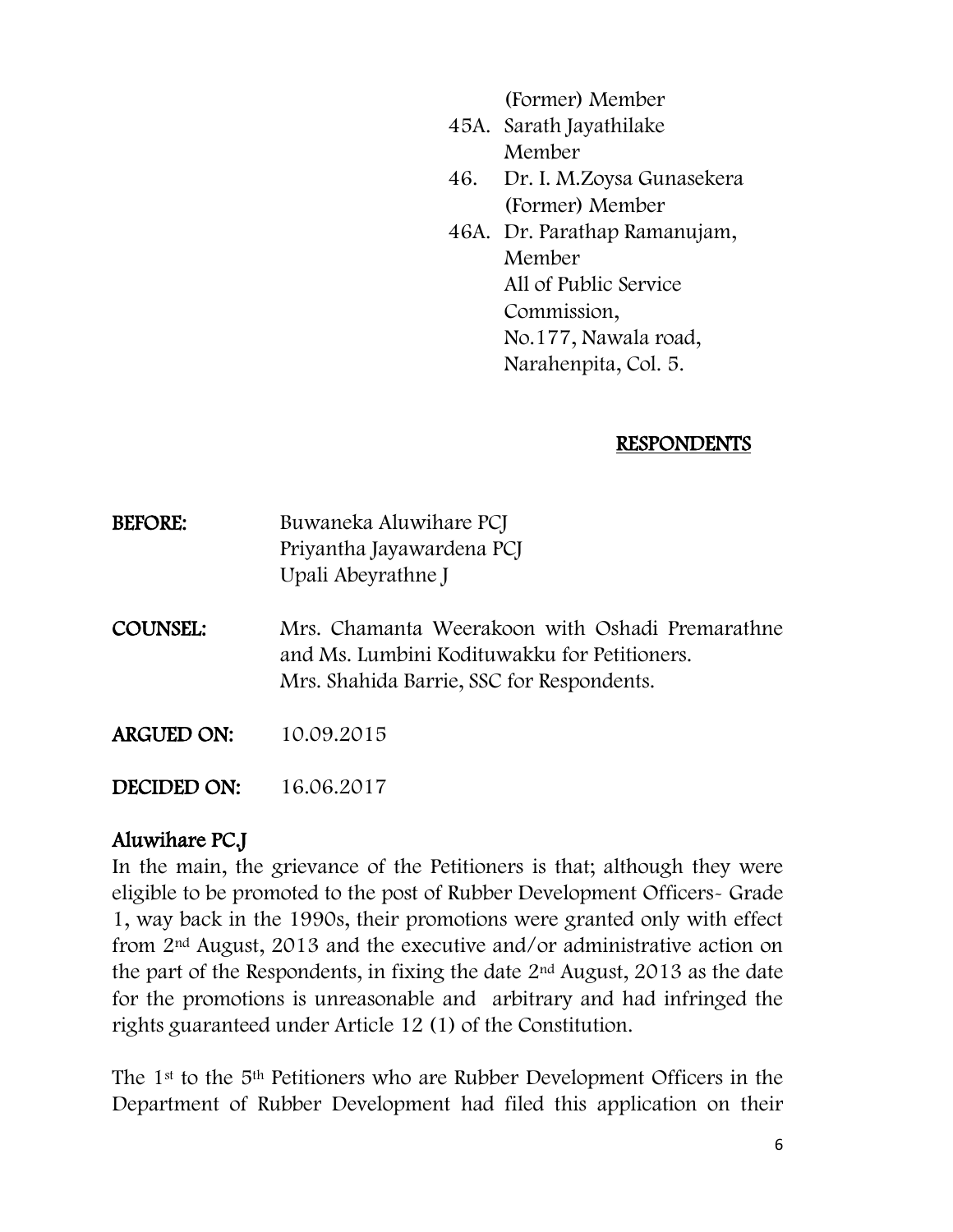behalf as well as on behalf of 30 other such officers who are members of the 6th Petitioner Trade Union.

The facts are as follows:

Some of the Petitioners along with others, whose names are reflected in the document marked and produced as P1 (a) had joined the then Rubber Control Department, which had been established by the Rubber Control Act No.11 of 1956, as Rubber Inspectors-Grade II. Sometime in the year 1994, Rubber Control Department and the Advisory Services Department that came under Rubber Research Board had been amalgamated, consequent to a Cabinet Memorandum which had received Cabinet approval to form the Rubber Development Department and the Rubber Control Department ceased to exist.

Thereby, with effect from 1st July, 1994 Rubber Inspectors in the Rubber Control Department, as well as Rubber Extension Officers of Advisory Services Department of the Rubber Research Board became employees of the Rubber Development Department. The Petitioners submit that both these categories of officers were designated as Rubber Development Officers and retained the same grades they had been in, under their former employers.

It was also contended that by the date of formation of the Rubber Development Department, 13 Rubber Inspectors under the Rubber Control Department had been selected to be promoted to Grade- I. Giving effect to the said decision the 13 officers who were selected had been promoted as Rubber Development Officers Grade-I, after the Rubber Development Department was formed.

The Petitioners submit that although they were informed about the change in the designations by the letter dated 31st October,1994 (P4) under the hand of the Director General of the Rubber Development Department, the said designations had not been approved by the Management Services Department even up to the point this application was filed in 2014.

Furthermore there had also not been any change in the salaries and they continued to draw the salary scale applicable to the Clerical and equivalent grades-11A.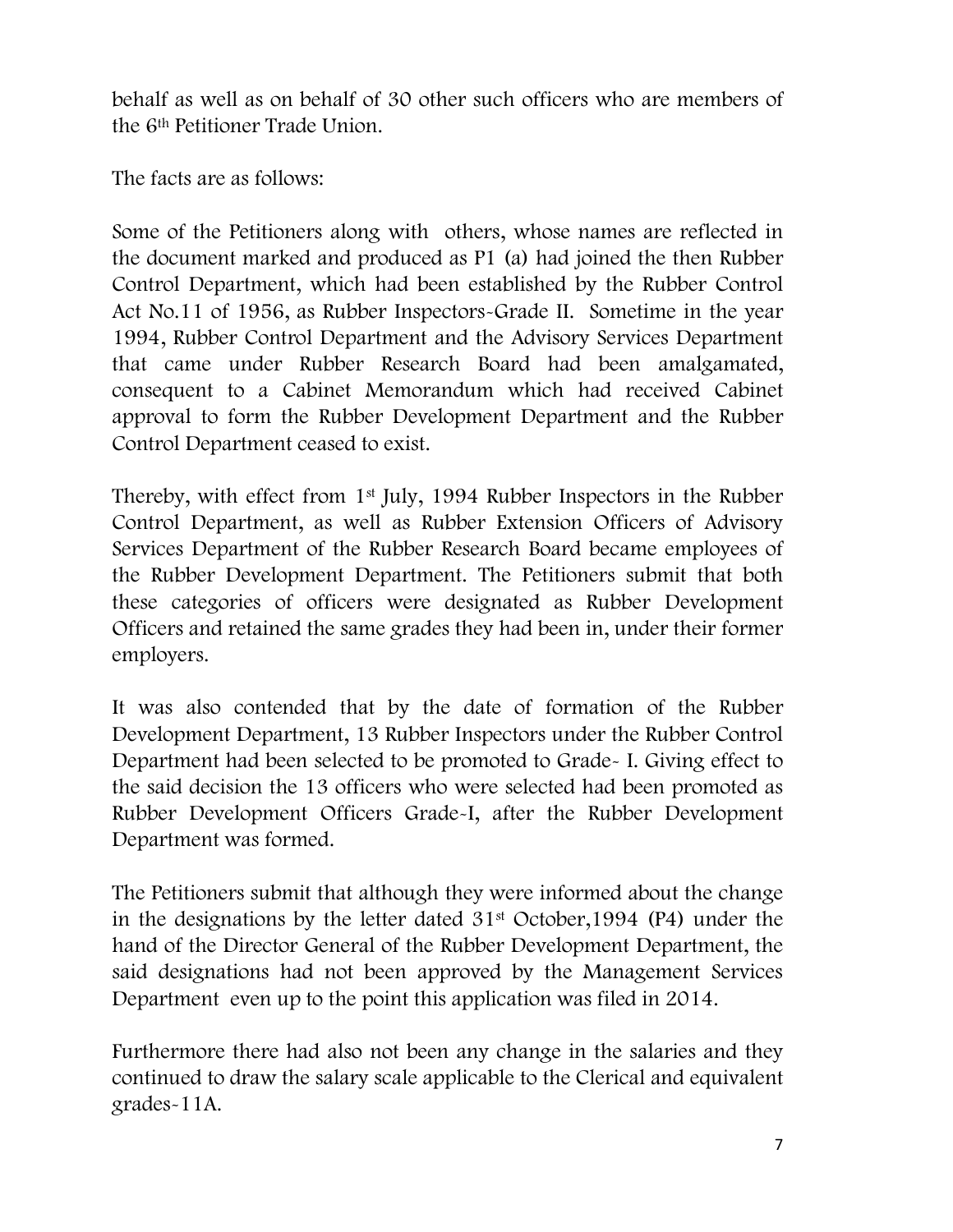Although it may not be directly relevant to the present issue before us, the Petitioners also have averred that the Rubber Extension officers, were absorbed to the Rubber Development Department from the Advisory Services Department, an arm of the Rubber Research Board, became entitled to draw the same benefits, namely salary increments, salary revisions and allowances as their former colleagues in the Rubber Research Board by virtue of an order made by this court in the Fundamental Rights Application No. SC FR 961/97.

Petitioners have drawn the attention of this court to the fact that since the formation of the Rubber Development Department in 1994, no promotions were effected in the post of Rubber Development Officers, save for the 13 officers who were promoted to Grade-I, a decision that had been taken when the Rubber Control Department existed and implemented after the formation of the new Department.

If what the Petitioners claim is correct the Department had not taken any steps to effect promotions to officers employed as Rubber Development Officers Grade II up to 2013, July when applications had been called to fill vacancies of Rubber Development Officers Grade-1 which was almost 20 years since the formation of the Rubber Development Department.

The Petitioners have in their Petition referred to numerous instances where they had made efforts to make representations to the relevant authorities with regard to anomalies of the salary scale they were placed. I do not see any necessity to dwell into those matters as they have no bearing on the matter at hand.

The learned counsel for Petitioners contended that the Rubber Development Officers who were promoted to Grade I had service periods varying from 17 years to 29 years and fixing a common effective date for promotion i.e. 2nd August, 2013 is arbitrary and by this action, the Public Service Commission, had virtually wiped off the period of service of the affected Rubber Development Officers.

In terms of the annexure to the document marked and produced as P9(a), a Rubber Inspector Grade-II is required to have 10 years satisfactory service in that Grade and is also required to complete the Efficiency Bar Examination to become eligible to be promoted to Grade-I. The Petitioner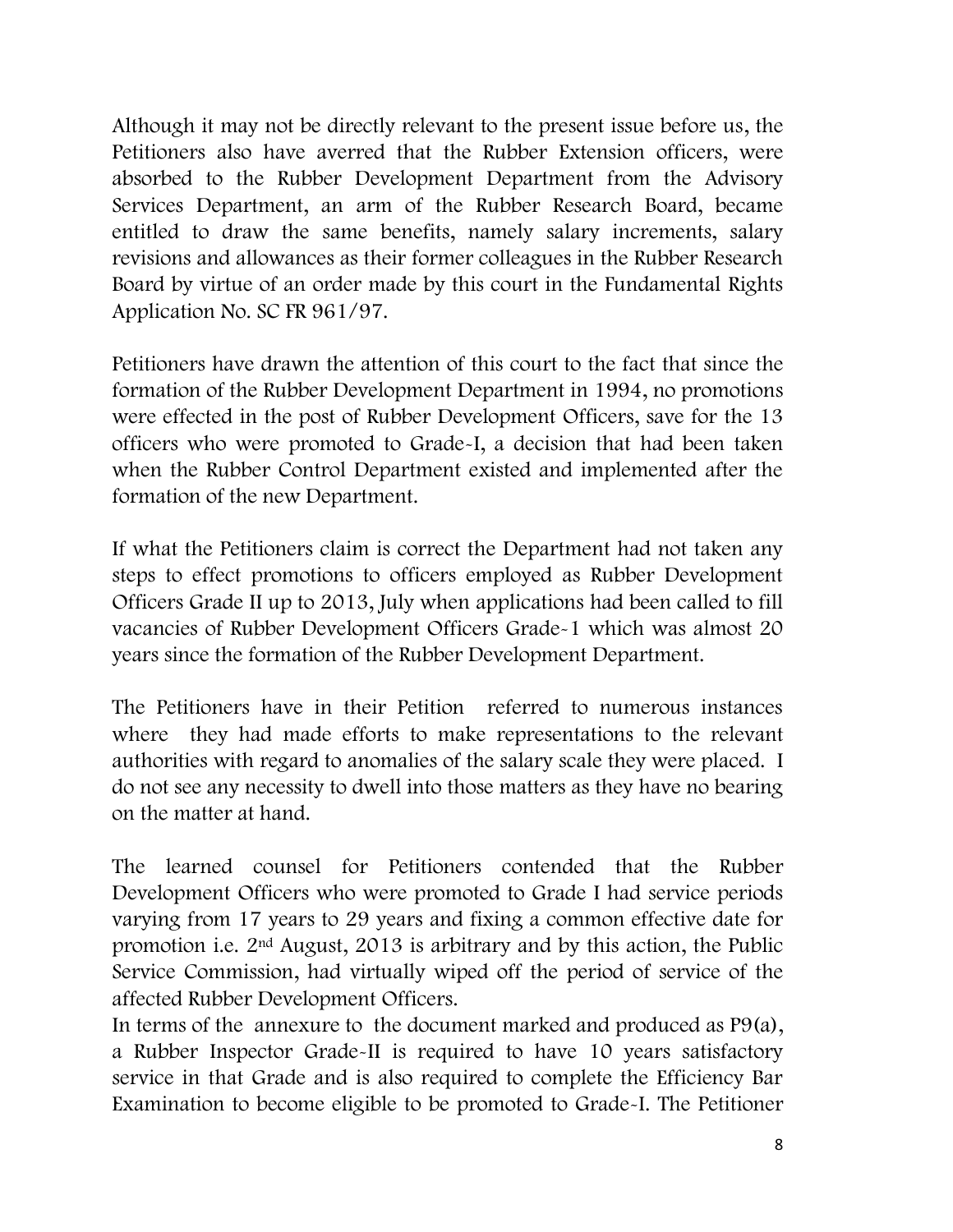and all other affected officers, save for one, had in fact completed both these requirements having passed the Efficiency Bar examination in 2001. It was pointed out that the said examination had not been held since then, for Grade II Rubber Development officers.

Interviews had been held on 1st August, 2013 after calling for applications to fill vacancies of Grade-1 from Grade II Rubber Development Officers who have qualified for promotion.

The Petitioners as well as the other affected officers had been informed by the Director General (The 1st Respondent) that they have been promoted as Grade- I Rubber Development Officers with effect from 2nd August, 2013.

The Petitioners complain, that fixing the date of promotion as 2nd August, 2017 is unreasonable, arbitrary, discriminatory and as a result, the petitioners' fundamental rights guaranteed under Article 12 (1) had been infringed.

To illustrate their argument further, it is pointed out that subsequent to the promotions the 1st Petitioner who had served 29 years as a Grade- II officer, and the 4th Petitioner who has only 17 years' service, are on par as being of the same seniority.

It was the contention of the Petitioners that the fixing of the effective date of promotion to 2nd August, 2013 is arbitrary as it effectively wiped out the period of service of the affected officers.

It was also contended on behalf of the Petitioners that further prejudice was caused to them, by fixing the date of promotion to 2nd August, 2013, as they are required to serve a further period of 6 years in order to become eligible to be promoted to Special Class and as most Petitioners and the affected officers have almost reached the retirement age, they would never be in a position to be promoted to the Special Class.

The table below depicts the dates on which the affected officers joined the former Rubber Control Department and the years of service they have put in, by August 2013.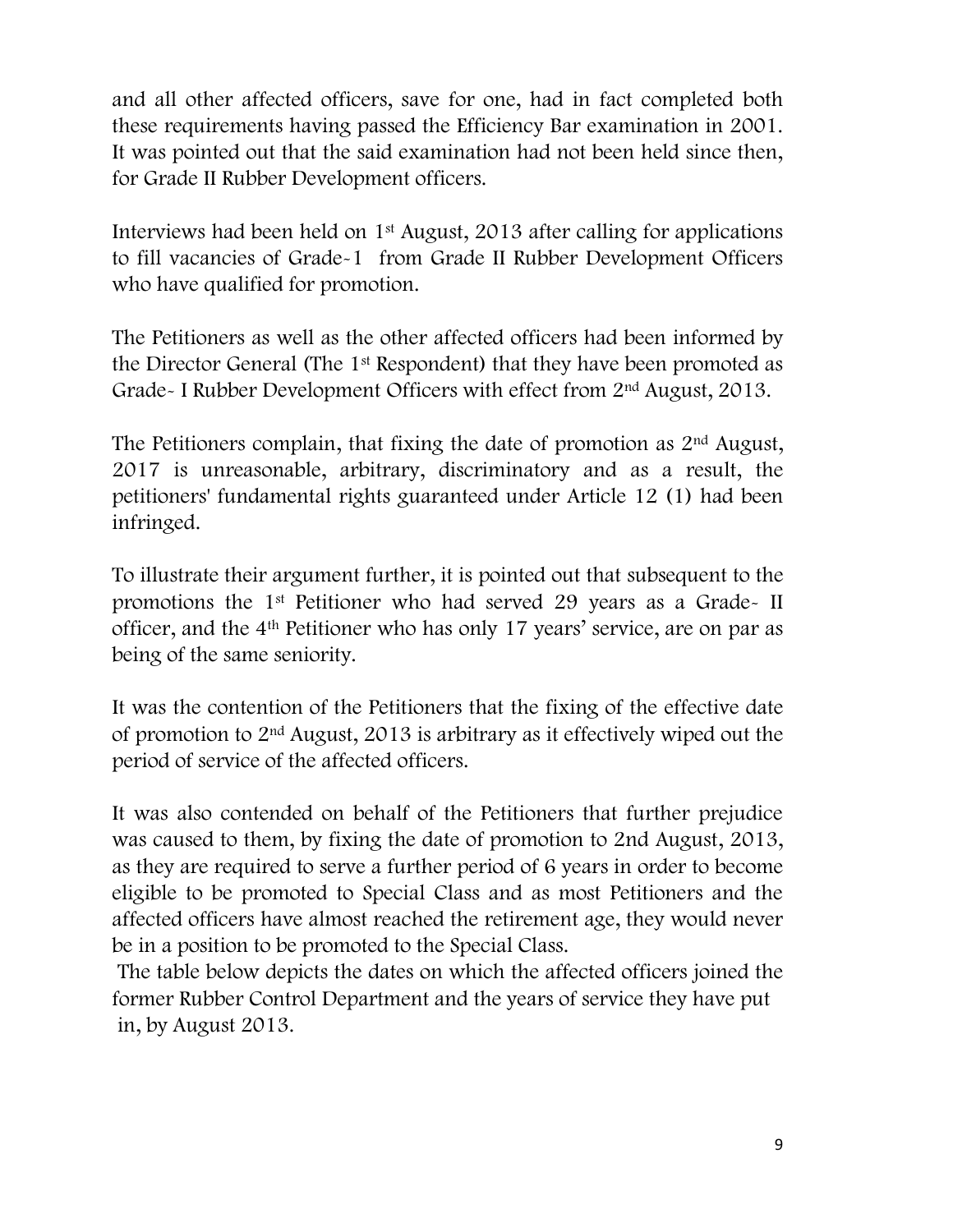|    | Name                             | Date of Birth | Age<br>As at<br>2.8.2013 | Date of<br>Appointment | Years<br>Of<br><b>Service</b> | <b>Efficiency</b><br><b>Bar</b><br>Completed<br>year |
|----|----------------------------------|---------------|--------------------------|------------------------|-------------------------------|------------------------------------------------------|
| 01 | A.V.C Ranaweera                  | 1956.02.17    | 57                       | 1983.12.01             | 29                            | 1993-12-06                                           |
| 02 | R.A.D Sisira Kumara              | 1959.08.06    | 53                       | 1983.12.01             | 29                            | 1990-11-24                                           |
| 03 | N.M.G Senarath<br><b>Bandara</b> | 1956.07.08    | 57                       | 1983.12.01             | 29                            | 1989-13-26                                           |
| 04 | R.A Sarath Kumara                | 1956.12.09    | 56                       | 1983.12.01             | 29                            | 1990-11-24                                           |
| 05 | W.V Karunarathne                 | 1962.01.24    | 51                       | 1983.12.01             | 29                            | 1990-13-26                                           |
| 06 | P.V.M Rajakaruna                 | 1959.05.24    | 54                       | 1983.12.01             | 29                            | 1990-11-24                                           |
| 07 | W.S Devananda De<br>Silva        | 1961.06.05    | 52                       | 1983.12.01             | 29                            | 1990-11-24                                           |
| 08 | W.K Jinadasa                     | 1957.09.30    | 55                       | 1985.03.15             | 27                            | 1990-11-24                                           |
| 09 | R.A.I Wijesinghe                 | 1959.03.24    | 53                       | 1985.03.15             | 27                            | 1990-11-24                                           |
| 10 | E.W Laxman<br>Rathnasiri         | 1955.10.31    | 57                       | 1985.03.15             | 27                            | 1993-12-26                                           |
| 11 | G.H.H.B<br>Wijewardene           | 1959.06.01    | 54                       | 1985.03.15             | 27                            | 1990-11-24                                           |
| 12 | <b>B.G Ranawaka</b>              | 1961.10.14    | 51                       | 1985.03.15             | 27                            | 1990-11-24                                           |
| 13 | R.W.D.<br>Chandrapala            | 1958.10.31    | 54                       | 1985.03.15             | 27                            | 1993-12-26                                           |
| 14 | P.R.H Ariyarathne                | 1961.03.01    | 52                       | 1985.03.15             | 27                            | 1993-12-26                                           |
| 15 | G.K.M Jyawardene                 | 1957.11.02    | 55                       | 1985.03.15             | 27                            | 1990-11-24                                           |
| 16 | J.A.A.D Jayakodi                 | 1959.03.07    | 54                       | 1985.03.15             | 27                            | 1990-11-24                                           |
| 17 | H.K. Jayatissa                   | 1957.10.13    | 56                       | 1985.03.15             | 27                            | 1990-11-24                                           |
| 18 | M.A Kasunathilaka                | 1962.01.17    | 55                       | 1985.03.18             | 27                            | 1990-11-24                                           |
| 19 | M.W.G Weeragoda                  | 1963.05.09    | 51                       | 1986.04.16             | 26                            | 1993-12-26                                           |
| 20 | A.M.J.G. Alahakoon               | 1963.05.09    | 50                       | 1986.04.16             | 26                            | 1990-11-24                                           |
| 21 | J.M. Mettananda<br>Gamini        | 1964.01.03    | 49                       | 1986.04.16             | 26                            | 1989-03-26                                           |
| 22 | L.D.Withanarachchi               | 1960.03.17    | 53                       | 1986.04.16             | 26                            | 1989-03.26                                           |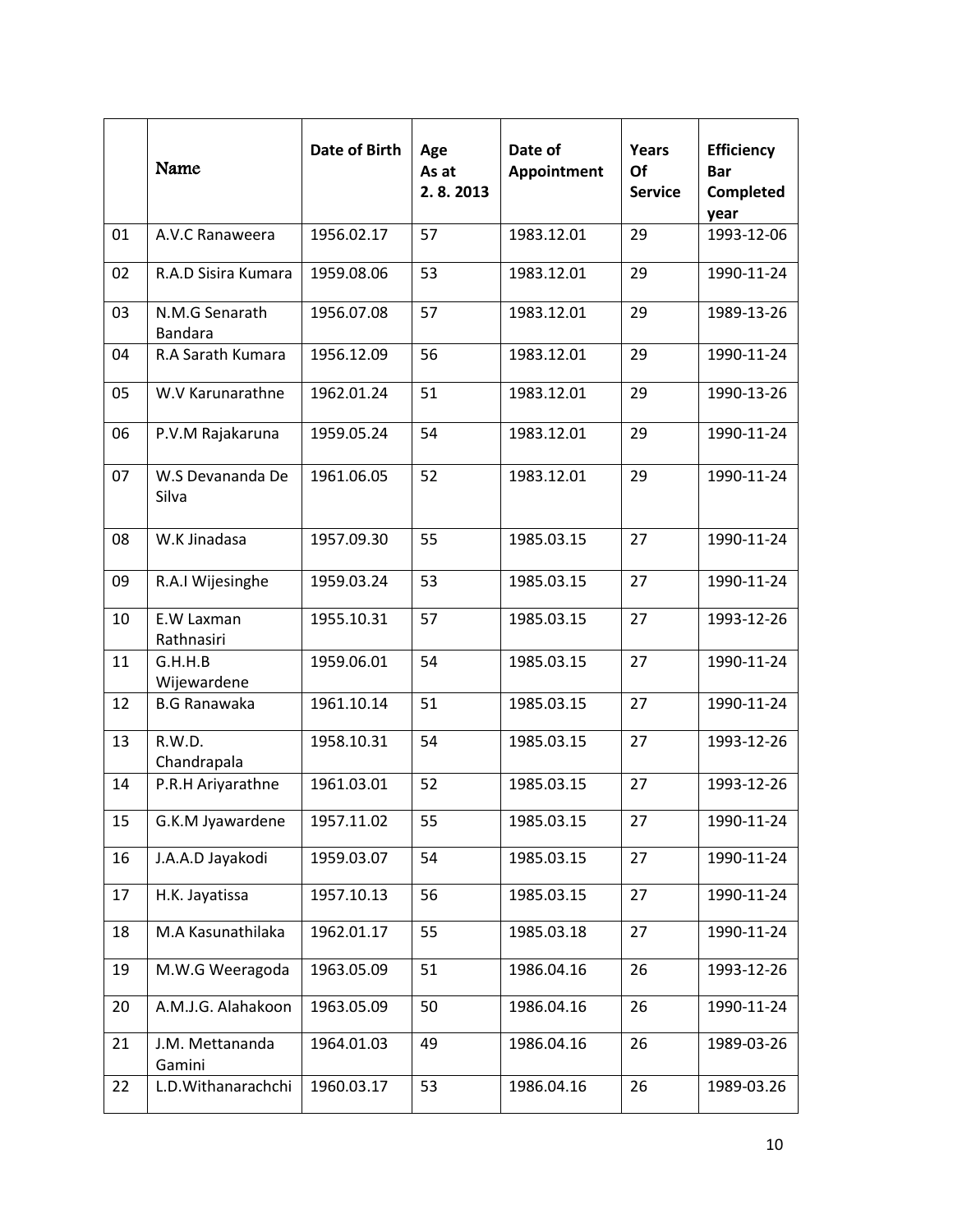| 23 | W.S. Sumathipala                | 1958.02.07 | 55 | 1986.04.16 | 26 | 1990-11-24 |
|----|---------------------------------|------------|----|------------|----|------------|
| 24 | H.R.A.A. Jayathilaka<br>Bandara | 1960.11.03 | 52 | 1986.04.16 | 26 | 1990-11-24 |
| 25 | R.I.B Kumarasinghe              | 1957.10.30 | 52 | 1986.04.16 | 26 | 1989-03-26 |
| 26 | U.M.D Udugoda                   | 1957.07.20 | 56 | 1986.04.16 | 26 | 1990-11-24 |
| 27 | S.Subawikrama                   | 1957.07.20 | 56 | 1986.04.21 | 26 | 1990-11-24 |
| 28 | P.A.B Herath                    | 1958.06.24 | 55 | 1986.04.21 | 26 | 1990-11-24 |
| 29 | M. Ranjith                      | 1962.08.15 | 51 | 1996.06.03 | 17 | 2001-11-17 |
| 30 | N.C Palihawadana                | 1968.05.17 | 45 | 1996.06.03 | 17 |            |
| 31 | W.J Liyanage                    | 1972.07.24 | 41 | 1996.06.03 | 17 | 2001-11-17 |
| 32 | Sunanda Rajapakse               | 1972.11.30 | 40 | 1996.06.03 | 17 | 2001-11-17 |
| 33 | K.A.G Sirisena                  | 1968.05.14 | 45 | 1996.06.03 | 17 | 2001-11-17 |
| 34 | R.M.U.B<br>Rathnayake           | 1967.11.24 | 45 | 1996.06.03 | 17 | 2001-11-17 |
| 35 | C.Pasquel                       | 1969.06.27 | 44 | 1996.06.03 | 17 | 2001-11-17 |

The Petitioners have pointed out that, the 1st Respondent, the Director General of the Rubber Development, had sought approval of the Public Service Commission to make the promotion effective from the date that each officer became eligible for promotion.

It was contended on behalf of the Petitioners that at the time the promotions to grade-1 were made, there were 52 vacancies in the said Grade, and as such, all 35 affected officers could have been promoted.

The 38th Respondent, the then Chairman of the Public Service Commission in his affidavit had averred that the 1st Respondent sought approval of the Public Service Commission to promote 41, Grade II Rubber Development Officers to Grade 1, which clearly indicates that there had been more than 35 vacancies at that point of time. The 38th Respondent also admits that the 1st Respondent, the Director General of Rubber Development Department, made a request to consider back dating the promotions to the year 1996.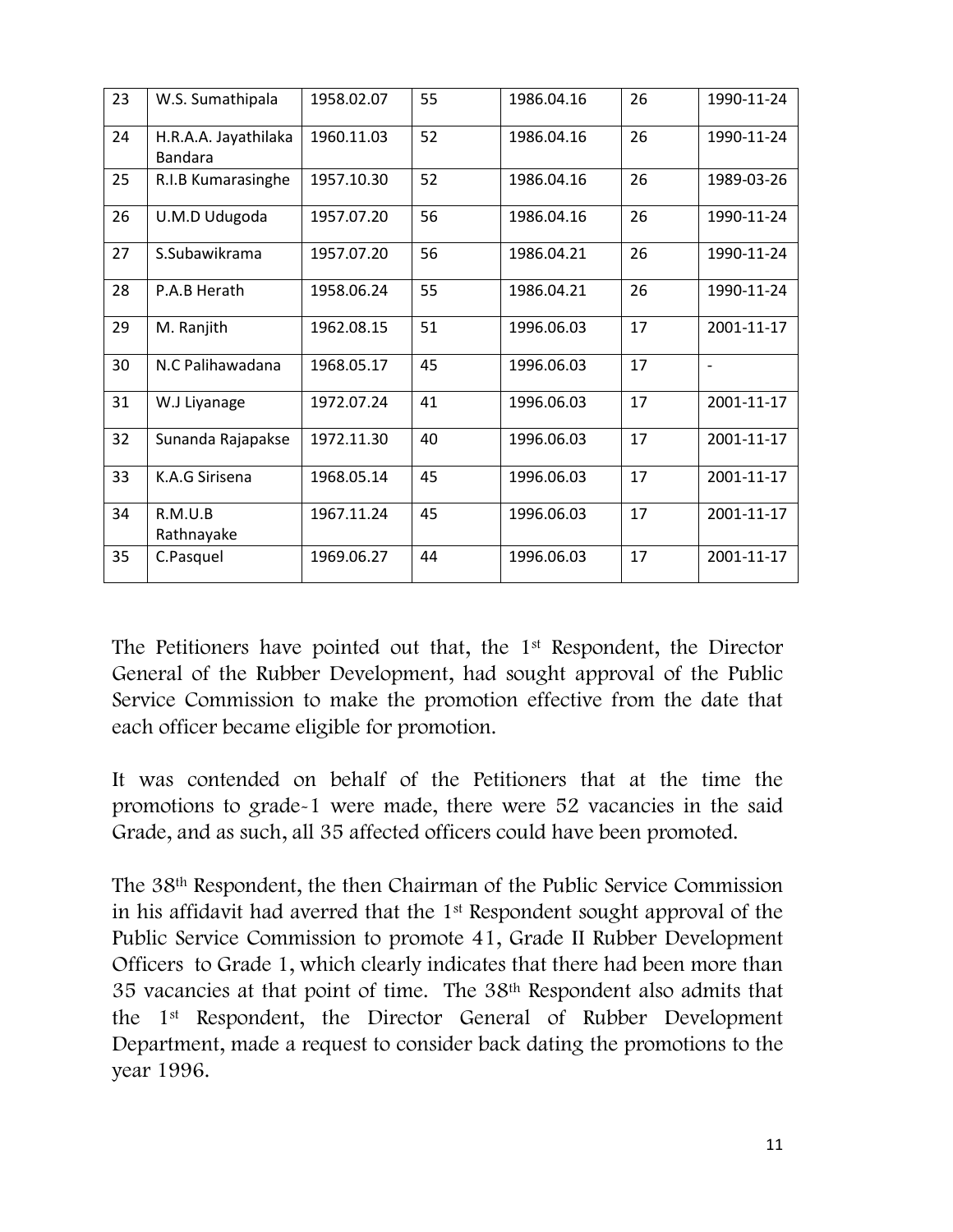The 38th Respondent states that the Public Service Commission called for proof of approved cadre that existed in 1996 from the 1st Respondent. It is further averred by the 38th Respondent that of the staff schedule submitted by the Department of Management Services, in respect of the year 1996, indicate only an estimated cadre and for that reason it was not considered as the actual number of posts existed as of 1996. The Chairman, Public Service Commission had further averred that there was no documentary proof of approval by the Department of Management Services for the changing the designation of the Petitioners from "Rubber Inspector" to "Rubber Development Officer".

It was the position of the Public Service Commission, according to the 38th Respondent that, as there was no proof acceptable to the Public Service Commission as to the cadre that existed in 1996, promotions cannot be given from 1996.

To my mind, it is up to the relevant authorities, in the exercise of its powers vested in them to obtain all details relevant to consider the promotions. An employee cannot be penalized or deprived of his entitlements as a result of ineffectiveness or inability on the part of the authorities to obtain the necessary information or statistics with regard to the cadre of grade-1 officers of the relevant post.

The Petitioners have averred that no Efficiency Bar Examination had been held since 2001. This application was filed in 2014. Therefore, it appears that the relevant authorities have lamentably failed in their duty towards the employees.

Having considered the facts of the case I am of the view that, in the context of the 35 officers referred to in document marked and produced as P1 (a), the decision of the then Chairman and the members of the Public Service Commission to fix the date of promotion to Grade I with effect from 2nd August, 2015 is both arbitrary and unreasonable.

The Petitioners have sought a declaration from this Court to the effect that the administrative action on the part of the Respondents, have infringed the fundamental rights of the Petitioners of equality before the law and equal protection of the law guaranteed under Article 12 (1) of the Constitution.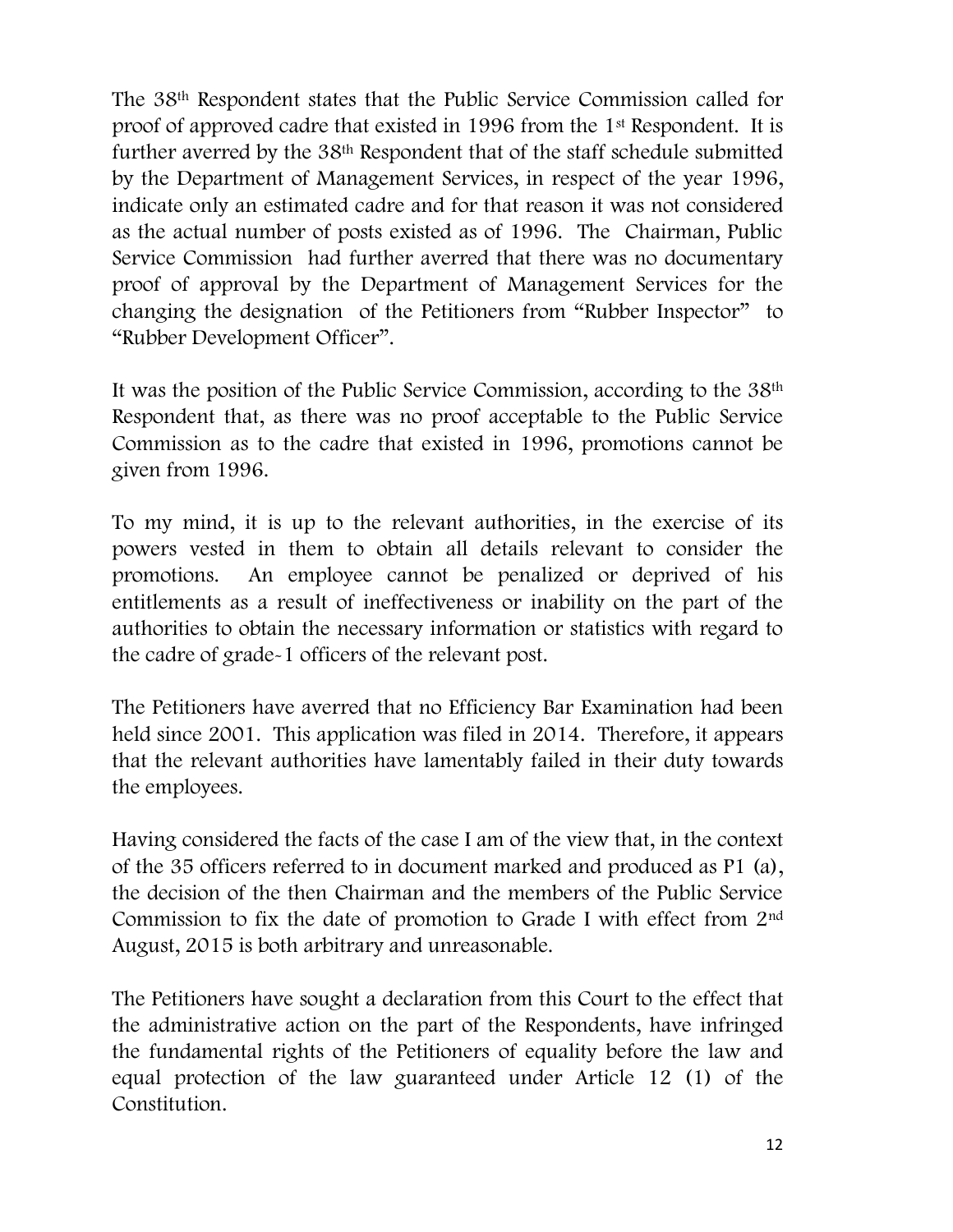Equality before the law in Article 12 of the Constitution envisages right to equal treatment in similar circumstances, without discrimination between persons who are similarly circumstanced. As per Justice Sharvananda (Fundamental Rights in Sri Lanka, "A commentary") equal protection guarantees protection from both legislative and executive by way of discrimination. Justice Sharvananda goes on to say that "the guarantee of equality is directed against arbitrary discrimination".

In the case before us I doubt whether the Petitioners could say that they have been discriminated, in the true sense of its meaning, in that they were treated differently among persons who are substantially in similar circumstances. On the other hand going by the strict wording in Article 12, one might argue that the Petitioners have failed to establish that the Petitioners were subjected to inequality, when it came to the application of the law.

In the course of governance, discretionary power has to be conferred on officers who are vested with administrative functions as well as other state organs that carry out similar functions. As held by the Supreme Court of India in the case of Air India Vs. Nagesh Meerza 1981 S.C 1829, a law conferring absolute or uncontrolled discretion in an authority, negates the equal protection because such a power can be exercised arbitrarily so as to discriminate between persons similarly situated without reasons.

In the case of *Breen v. Amagalamated Engineering Union and others 1971* AER 1148 , Court of Appeal (England), rejected the concept of unfettered executive discretion. Lord Denning, signifying the duty to exercise the discretion according to law stated (at pg. 1153).

"The discretion of a statutory body is never unfettered. It is a discretion which is to be exercised according to law. That means at least this: the statutory body must be guided by relevant considerations and not by irrelevant. If its decision is influenced by extraneous considerations which it ought not to have taken into account, then the decision cannot stand, no matter that the statutory body may have acted in good faith; nevertheless the decision will be set aside."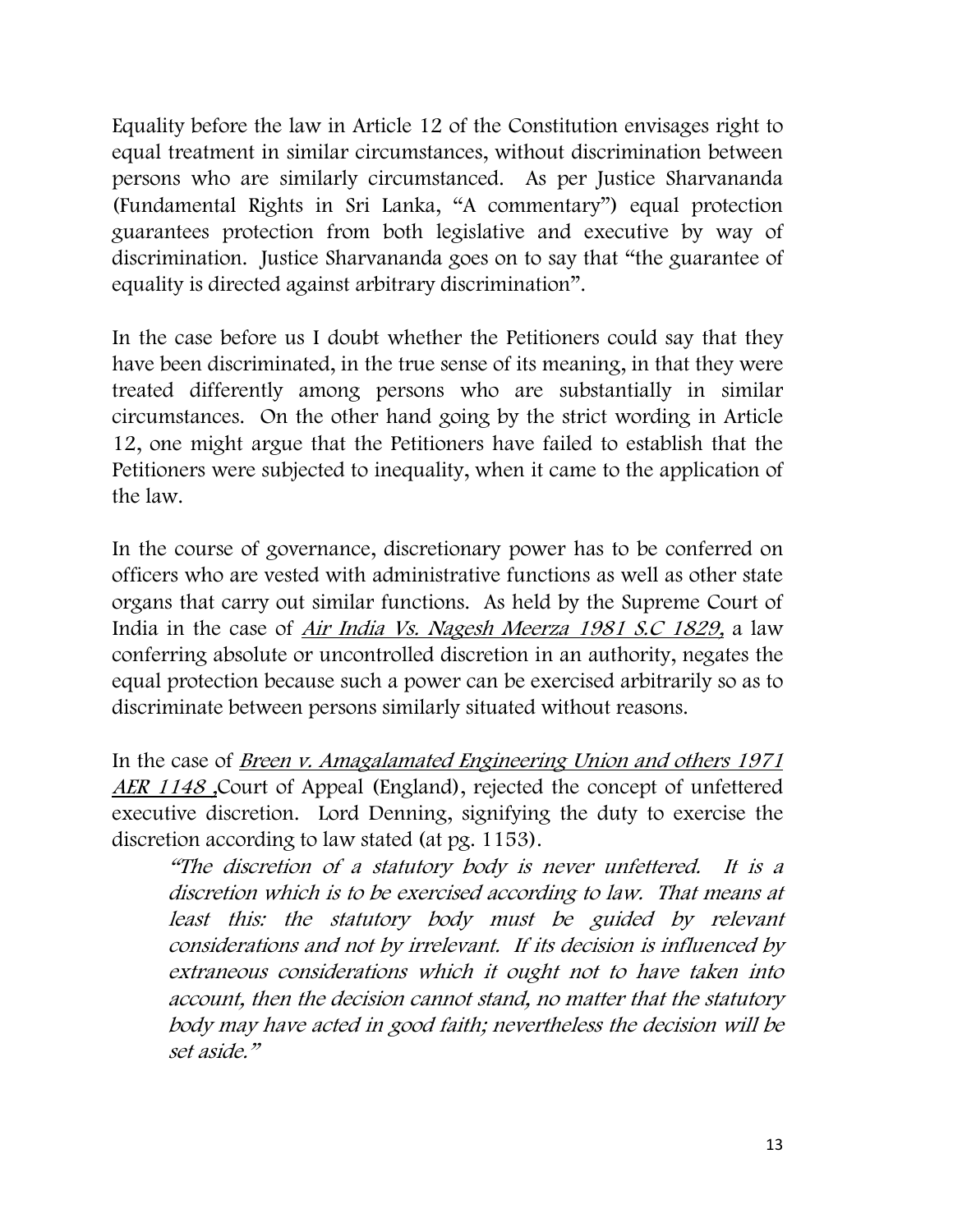The issue as to whether arbitrariness encapsulates Article 14 and 16 of the Indian constitution was considered in the case of Royappa v. State of Tamil Nadu 1974 AIR SC 555 by a five judge bench of the Indian Supreme Court.

The article 14 of the Indian Constitution, which is similar to the Article 12 of our constitution, reads thus:-

> "The State shall not deny to any person equality before the law or the equal protection of the laws within the territory of India…"

In the said case, the Supreme Court of India held, as per Justice Bhagawati:

"Equality is a dynamic concept with many aspects and dimensions and it cannot be, cribbed, cabined and confined within the traditional doctrinaire limits. From a positivistic point of view, equality is antithetic to arbitrariness. In fact equality and arbitrariness are sold enemies; one belongs to the rule of law in the Republic while the other, to the whim and caprice of an absolute monarch. Where an act is arbitrary, it is implicit in it that it is unequal both according to political logic and constitutional law and is therefore violative of article 14 and if it affects any matter relating to public employment……. Articles 14 and 16 strikes at the arbitrariness in State action and ensure fairness and equality of treatment. They require that State action must be based on valid, relevant principles applicable alike to all similarly situate and must not be guided by any extraneous or irrelevant considerations because that would be denial of equality. Where the operative reason for State action, as distinguished from motive inducing from the antechamber of the mind, is not legitimate and relevant, but is extraneous and outside the area of permissible considerations, it would amount to Mala fide exercise of power and that is hit by articles 14 and 16. Mala fide exercise of power and arbitrariness are different lethal radiations emanating from the same vice; in fact the latter comprehends the former. Both are inhibited by articles 14 and 16"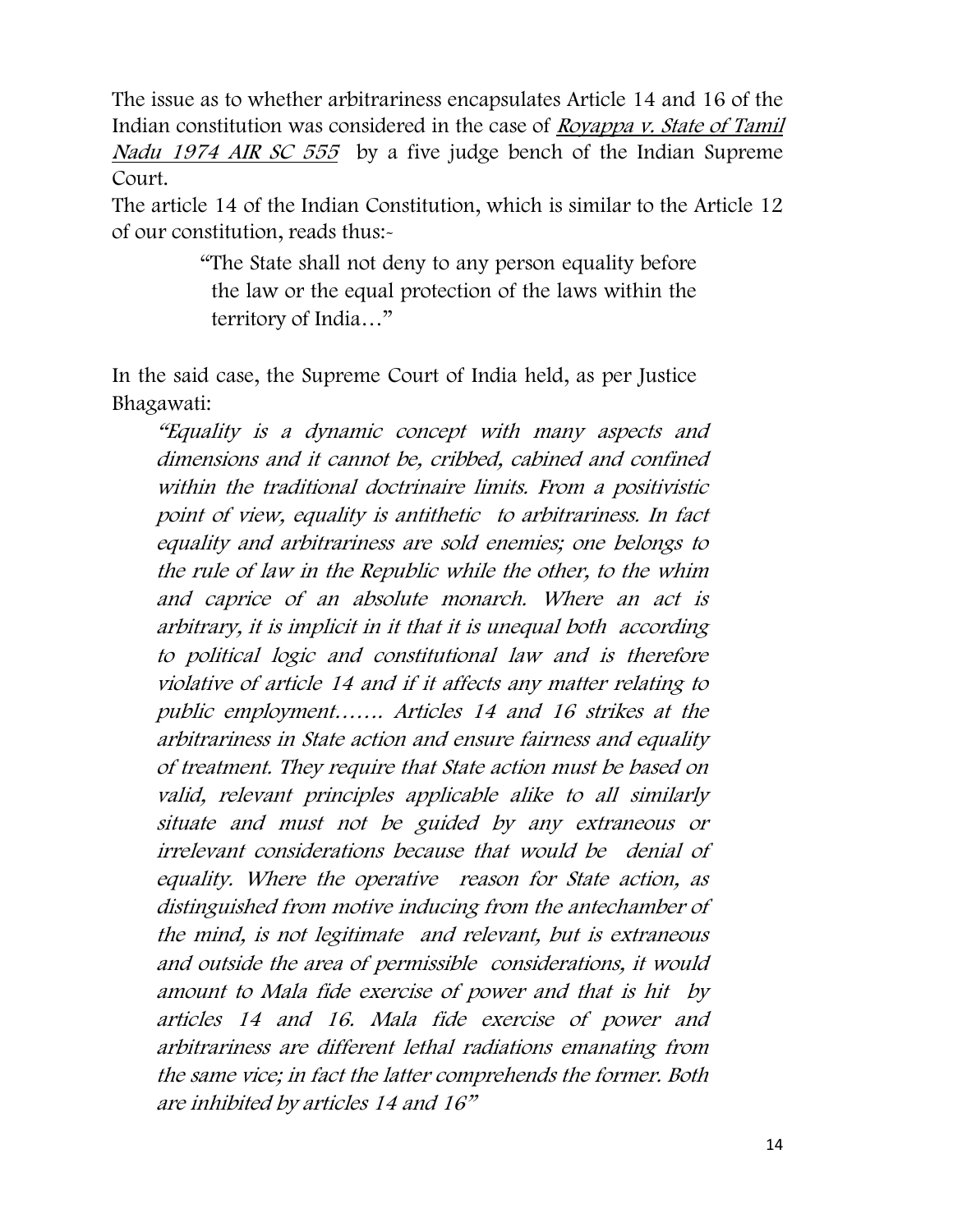The Supreme Court went on to hold that:

"The ambit and reach of Article 14 and 16 are not limited to cases where the public servant affected has a right to a post..." (emphasis added)

In the instant case the decision of the Public Service Commission, not to backdate the date of the promotions of the affected officers, on the basis that there were insufficient proof as to the availability of vacancies, in my view is arbitrary and lacks fairness, and would be violative of article 12 of the Constitution applying the rationale in the case of Royappa v. State of Tamil Nadu (supra).

Furthermore, fixing a common date of the promotions to the Petitioners and the other affected officers had been done disregarding the dates of appointment of each officer and the said decision in my view is, a decision outside the permissible area of consideration'.

I hold that the action of the 38th respondent and 39th to 46th Respondents, the former Chairman and former members respectively, of the Public Service Commission, by their decision not to backdate the promotion to Grade I of the 1<sup>st</sup> to 3<sup>rd</sup> Petitioners have infringed their fundamental rights guaranteed under article 12 (1) of the Constitution.

This court directs the present Chairman and the members of the public Service Commission to back date the appointment of the Petitioners and the other affected officers whose names appear in the table in this judgment with effect from the date each of them became eligible to be promoted to the post of Rubber Development officer Grade-I if the officers concerned have satisfied the criteria referred to, in the letter of the Director General of Rubber Development dated 08-07-2013 reference, No.RDD/1/5/1/3/recruitment (P10).

This must be done upon ascertaining the number vacancies that existed in the said post, from the 1st Respondent.